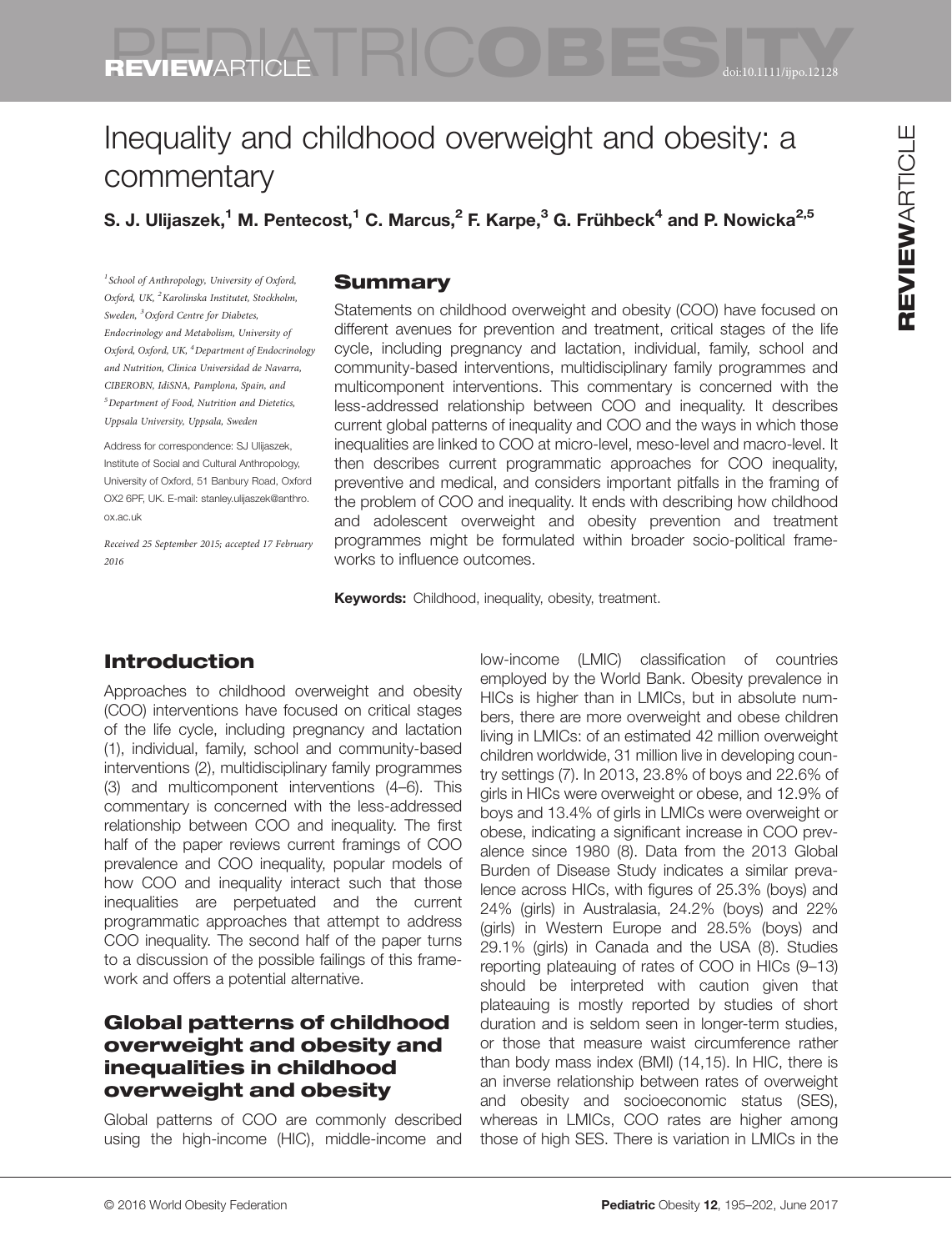pattern and rate at which changes in nutritional profiles manifest, but the profile is most often a dual burden of undernutrition and overnutrition, where childhood overnutrition appears to be increasing without an accompanying decrease in rates of undernutrition. Some regional patterns are evident: high rates of COO cluster in the Middle East and North Africa (22.2% and 27.9% for boys and girls, respectively), Southern Latin America (31.3% and 26.4% for boys and girls, respectively) and Oceania (17.8% and 22.9% for boys and girls, respectively) (8).

Between-country inequality in COO rates is generally characterized by rates that continue to increase faster in LMICs than in HICs (16). Obesity in HICs clusters among low-income groups (17), but economic factors alone cannot explain variation in rates of obesity within communities (18) or across nations (19). In an analysis of inequality in COO within and between 33 countries, Due and colleagues found that the gross national income of a country was significantly positively associated with absolute socioeconomic inequality in overweight and obesity for both sexes, while economic inequality within country explained much of the inequality in overweight and obesity, especially for women (20). Even where rates of COO appear to have stabilized, as in Stockholm, SES differences persist (21). In the USA, the prevalence of obesity among those aged 2 to 19 years remained stable at between 15.4% and 17.2% between 2003/2004 and 2013/2014 (22), but inequalities in obesity and overweight prevalence increased between 2003 and 2007. This increase is attributed to rapid increases in prevalence among children in lower SES groups (23).

#### Potential links between inequality and childhood overweight and obesity

The mechanisms that associate inequality with increased rates of COO are not fully understood, and a full review of the literature on this topic is beyond the scope of this article. Furthermore, it is important to be cautious because links between inequality and obesity that are demonstrated for adults may not apply to children. However, it is important to be aware of the potentially important links between inequality and COO that currently inform policy and intervention, or are overlooked in these interventions, and these are summarized here. Existing work in this area considers links between inequality and COO across multiple levels ranging from the individual, family and community to broader historical and socio-political settings. Theories of the association between inequality and COO can be categorized as follows.

#### Micro-level

New research in the Developmental Origins of Health and Disease places childhood obesity within a framework of intergenerational cycles, where altered parental nutrition, including both undernutrition and overnutrition, leads to the transgenerational transmission of metabolic disorders (24–26). Maternal malnutrition before and during pregnancy is associated with an increased susceptibility to obesity and related metabolic disorders in later life, and parental factors prior to and at conception can exert an impact on the health of offspring for more than one generation (27). Transgenerational phenotype transmission is considered a form of epigenetic inheritance where both germline and somatic inheritance of modifications lead to phenotype changes across generations. This transmission of programming effects to subsequent generations can occur even in the absence of continued environmental stressors, potentially perpetuating a cycle of obesity and metabolic disease. The mechanisms of these epigenetic effects are poorly understood but are thought to be mediated by diet, chemical exposure and high levels of environmental stress, including the effects of chronic poverty and racism (28).

#### Meso-level

At the family and interpersonal level, the role of family structure (29), interpersonal (30) and family (31) dynamics in COO is well studied in HICs. In these settings, inequality in childhood and adolescent overweight and obesity is potentially perpetuated through SES differences and stigma (32–34) and by the negative bias of healthcare practitioners (35). Individual and area level socioeconomic factors are important predictors of childhood obesity (36), and SES differences in body fatness are already manifesting in early childhood (37). Stigma surrounding childhood obesity produces further social disadvantages in employment, education, health care and interpersonal relationships for obese children (38,39).

#### Macro-level

The concept of an 'obesogenic' environment has been used to characterize HICs for some time (40) as a means to describe the larger structural factors that predispose to higher rates of COO in lower SES groups. LMICs now frequently mimic the obesogenic environments of HICs. Globalization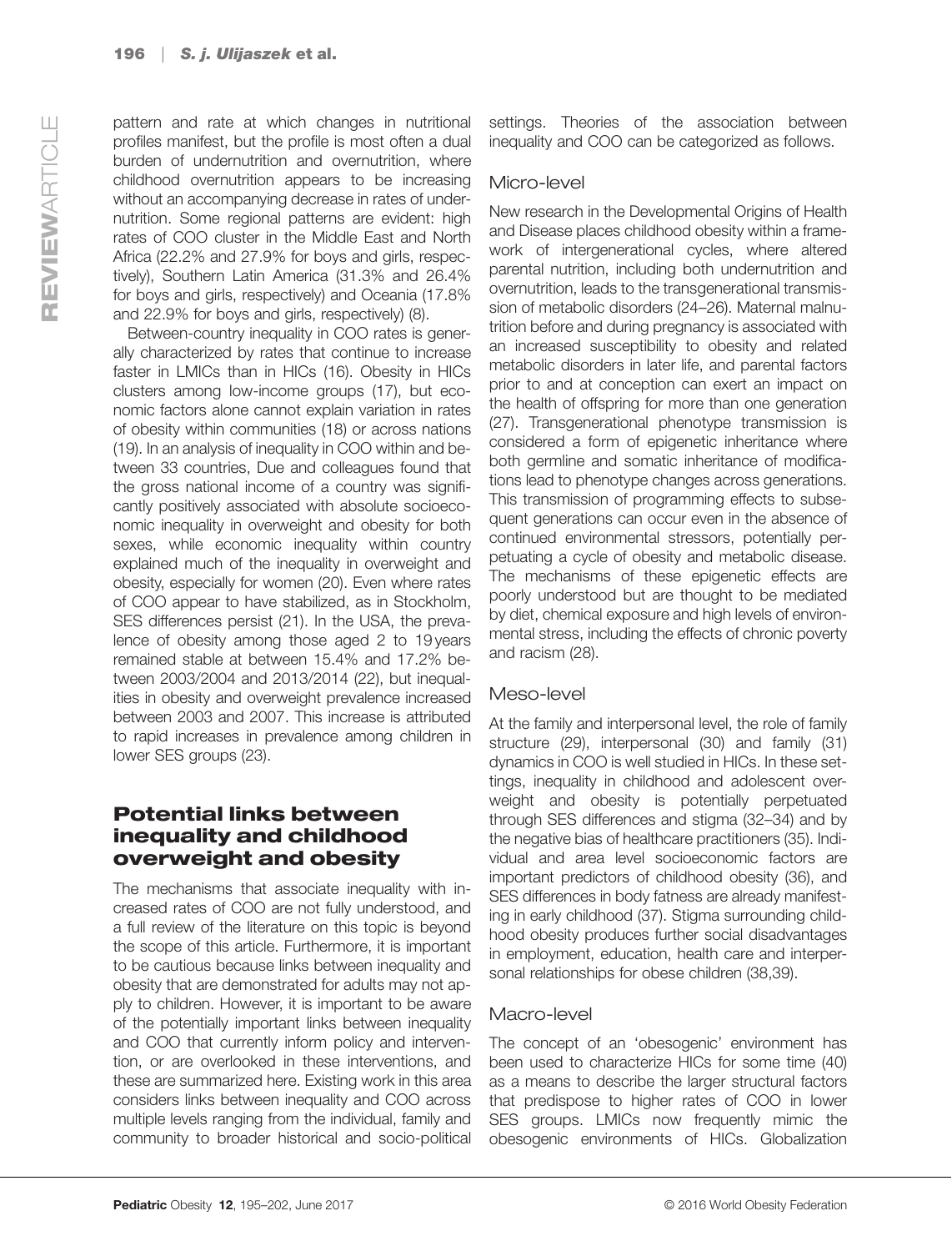facilitates the increased foreign direct investment in the production and distribution of food products, the supermarketisation of food retail and the expansion of fast food chains in settings that remain largely unregulated (41). These processes occur in tandem with rapid urbanization in many LMICs, which changes diets and levels of physical activity.

It is clear that an understanding of the mechanisms by which inequality predisposes to COO is still lacking. However, the current models presented here form the basis for the programmatic approaches to reducing COO inequality.

#### Current programmatic approaches to reducing childhood overweight and obesity inequality

Programmatic approaches to reducing inequalities in COO fall into two main types: preventive and clinical. Interventions are carried out at various levels, including individual-levels, community-levels and environmental-levels. Evidence of efficacy is stronger and less contradictory for clinical than preventive intervention, and it is difficult to know if results might apply beyond the countries in which the studies were performed (most frequently the USA). In some LMICs, for example, nutrition programmes need to be cognisant of the dual problem of undernutrition and overnutrition in their populations to provide appropriate supplementation to decrease risk of undernutrition and stunting without inadvertently promoting child overnutrition. In settings where excess weight is associated with affluence, there may also be less motivation to undertake programmes to reduce inequalities in COO.

#### Preventive interventions

Current programmatic approaches in HICs for reducing COO inequality centre on individual and local interventions delivered via multicomponent family and school-based programmes (2,6). A recent systematic review and meta-analysis of intervention studies for the prevention of overweight and obesity in children and youth shows such interventions to have only small effects in terms of lowered BMI, BMI z-score and reduced prevalence of overweight and obesity, which are not clinically meaningful for overweight or obese children and youth (42). While this study did not examine the impacts of preventive intervention on inequalities in COO, the authors point out the difficulties of evaluating primary prevention programmes more generally and the unlikelihood of any randomized trial ever being carried out as 'it would be hard to separate out normal-weight children in a school population, to motivate them to attend an out-of-classroom intervention or to motivate most parents of these children to take them to a community intervention for weight maintenance' (42). This contrasts with another recent systematic review that shows that multifaceted school-based interventions have some effect at reducing or preventing increases in obesity-related outcomes in children of low SES aged 6–12 years, but may not be effective in those of preschool age (43). This review also concludes that school-based nutrition and physical activity education combined with exercise sessions are considered effective in children of low SES when delivered universally to all SES groups for at least 6 months, and that school-based screen time-reduction interventions longer than 6 months may be equally effective across the SES gradient. This adds to previous evidence from a multicomponent school-based intervention where all sweets were banned from school and after school care. This resulted in a reduction of unhealthy eating at home, with a greater effect in families with low education (44).

#### Clinical interventions

#### **Rehavioural**

Behavioural Cochrane evidence from treatment studies shows that behavioural methods are an essential part of effective interventions (45). Bambra and colleagues identify a number of clinical interventions that are effective in reducing socioeconomic inequalities in childhood obesity (43). At the individual level, they conclude that (1) tailored weight loss programmes work equally well across SES gradients and may have more beneficial effects in lower SES groups; (2) screen time-reduction interventions may have effects on obesity reduction in children of low SES but not of high SES and (3) mentor-based health promotion interventions can have beneficial longterm effects among low SES children who are already overweight or obese. At community level, they conclude that family-based group weight loss programmes are identified as working equally across the SES gradient to benefit short-term weight loss and long-term weight maintenance. At societal level, the review found no macro-level interventions aimed at reducing COO. In sum, Bambra and colleagues identify some effective interventions for overweight and obesity among those of low SES in HICs, but concede that they are unlikely to reduce inequalities in rates of overweight and obesity according to socioeconomic position (43).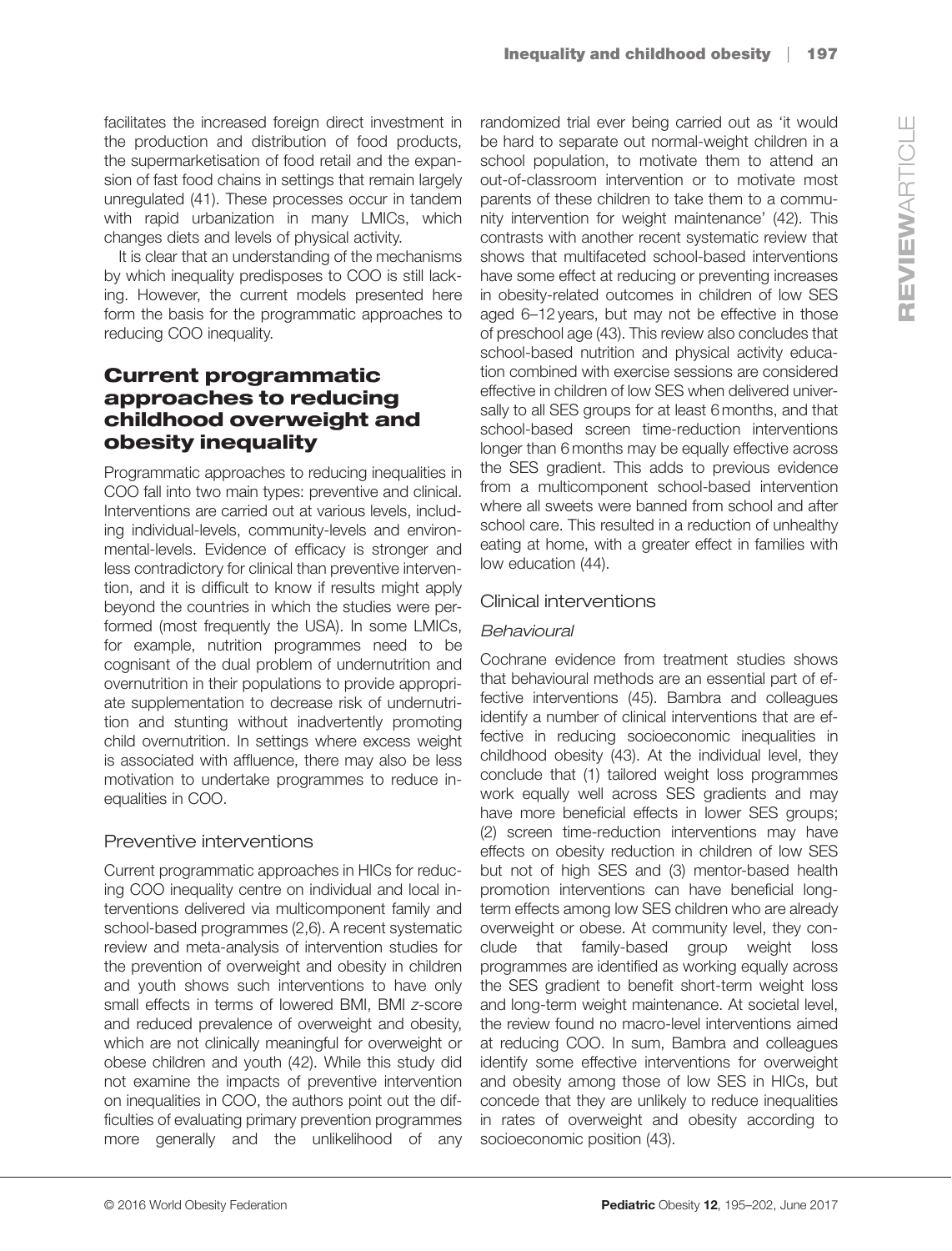### Surgical

The possible role of surgical interventions to reduce COO inequality is unknown, but is likely to differ according to health policy and affordability in different countries: socialized medicine, as practiced in Sweden, may be more effective in reducing inequalities than private insurance-based medicine in the USA. While there is no data on disparities in bariatric surgery uptake according to socioeconomic position, data for adults in the USA might be suggestive. In 2006, 35% of bariatric eligible patients were either uninsured or underinsured, and 15% had incomes less than the poverty level; of 87 749 in-patient bariatric surgical procedures undertaken, 80% were performed on people with greater median incomes and 82% were carried out on people with private insurance (46). In private hands, bariatric surgery might be a procedure that increases socioeconomic inequality in obesity rates. Further, bariatric surgery requires structured aftercare and long-term support. Bariatric surgical and other successful obesity interventions in the absence of the necessary aftercare may not mitigate the psychosocial effects of obesity that interact with inequality. As such, it is not clear whether or not surgical interventions would impact on COO inequality and buffer against social disadvantage in adulthood.

#### Potential pitfalls in current framings of childhood overweight and obesity and inequality

Measurement, methods and data interpretation

There are a number of challenges in interpreting the data on COO prevalence and inequalities in COO in and between countries. Although COO is usually measured by scaled down cut-offs of BMI of 25 and 30 kg  $\text{m}^{-2}$  (47), caution is needed when comparing groups of differing nationalities, sex and age groups, because BMI is not an equivalent measure of percentage body fat across such categories (48). In addition, the measurement and classification of inequality for the purposes of epidemiological study is a topic of ongoing debate (49,50), and use of different measures may give differing patterns of variation in obesity rates. For example, there are hierarchy effects that influence health, including rates of overweight and obesity, which are independent of absolute income or education level, both of which are commonly used as proxies for SES (51).

Another issue is that intervention studies and systematic reviews assume a level policy playing field. Standard epidemiological reporting is unable to capture the historical and socio-political contexts of COO, but childhood obesity inequalities, like other health inequalities, are neither historically nor politically neutral. Currently, obesity science and public health utilize a global picture that shows how HIC and LMIC settings differ with respect to economic status and prevalence of large body size and a regional picture that is useful for organizations such as the World Health Organization, whose activities are organized by regions – Africa, the Americas, South East Asia, Europe, Eastern Mediterranean and Western Pacific. This representation is less useful for understanding how economic inequalities foster inequalities in rates of COO. For example, a useful picture might emerge if nations are grouped according to trade relations rather than geographic region. Reporting COO according to membership of the North American Free Trade Agreement – USA, Canada and Mexico – would suggest how inequalities in trading relationships might influence the factors that predispose to COO rates in these countries. Reporting rates of COO within the European Union might indicate how European policy influences rates of COO across member states. Direct comparison of two nations – Sweden and the USA for example – allows reflection on how their respective political systems and the policies they generate contribute to different rates of COO. Within-nation inequalities in COO rates may be better described by reporting at district and local level, which could identify the local levels of political organization that might be mobilized to the cause of childhood obesity reduction. Such responses are likely to differ according to local circumstances and politics. Most epidemiological reporting of COO gives little attention to how the reporting unit relates to how policy and intervention might address the issues they identify as being important. The absence of any absolute measure of inequality within and across nations and the incomplete interchangeability of different measures of inequality makes the interpretation of data on inequalities in COO more tentative than is often presented. Such inequalities exist and persist, however, regardless of method of measurement.

#### The place of responsibility

In spite of the recognized complexity of COO inequality, the discourse of personal responsibility in public health rhetoric places parents as central to the regulation of their children's weight and height, and blame for intergenerational patterns of obesity is frequently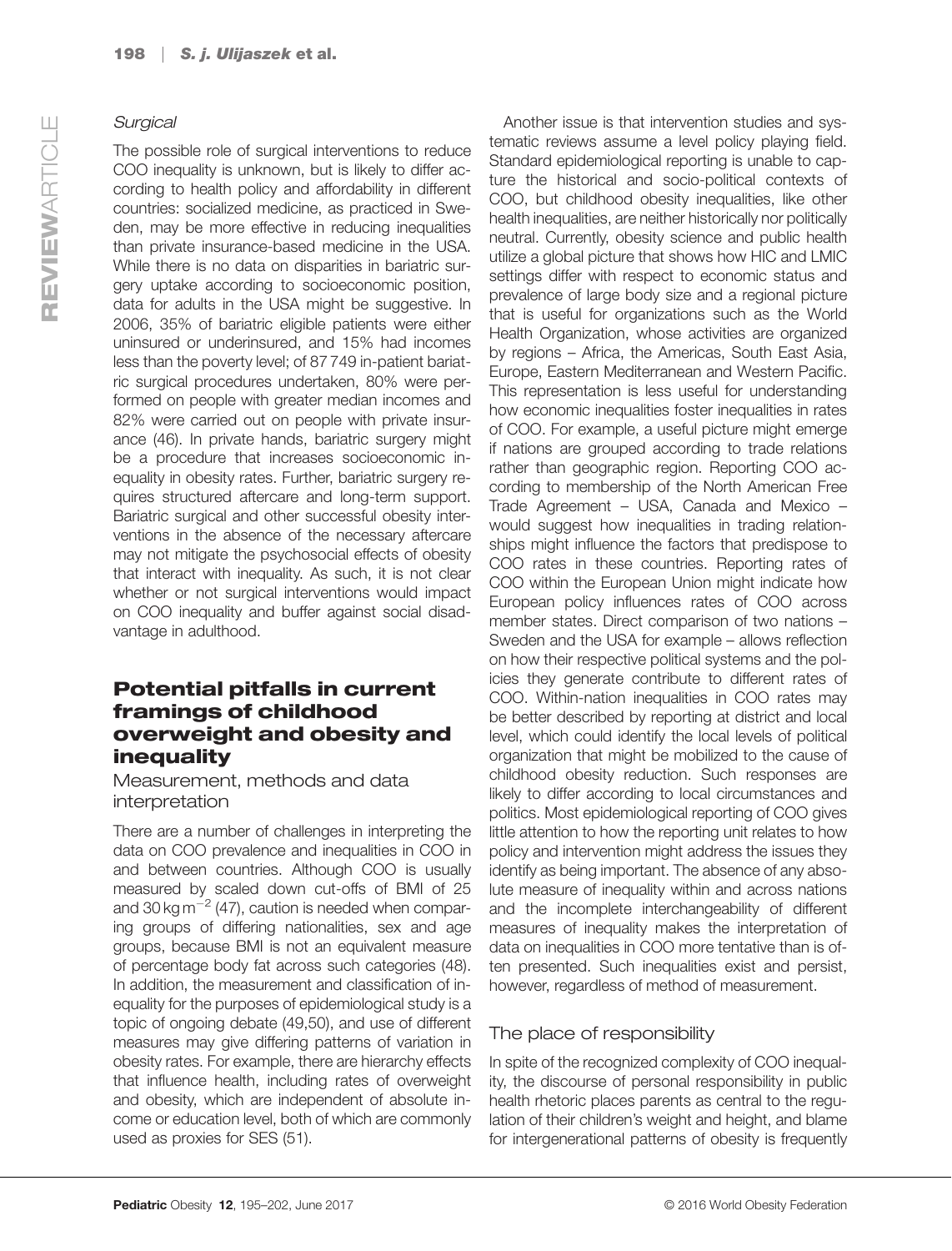assigned to mothers (52). While the potential of parental action to help prevent COO should not be neglected, it does not make sense to blame parents for childhood obesity when society has changed in a way that favours obesity. Parents of overweight or obese children are confronted with media-driven social stigma around fatness and an obesogenic environment that advertises and promotes the consumption of unhealthy foods to children (53). An investigation of Corporate Social Responsibility policies of two supermarket retailers in the UK shows them to use strategies in labelling and promotion that defer their responsibilities to parents (54). In the US context, these Corporate Social Responsibility strategies are used by the food and drink industry to maintain brand value and consumer goodwill at a time when government and public calls to address rising obesity rates demand new levels of accountability (55). Industry strategy promotes a narrow epidemiological understanding of obesity, shifting blame from foods to diet, constructed by individuals from individual foods and produced by a range of companies. This dilutes any regulatory action a government might take in relation to obesogenic foods and again delegates responsibility for childhood obesity to parents. The authors of this paper follow others who have argued that the responsibility for COO cannot be shouldered by parents alone (53,56).

#### An alternative framework for addressing childhood overweight and obesity inequality

Childhood obesity policy requires a framework that is both cognisant of the historical circumstances that have structured inequalities and employs a forwardlooking approach that includes collective responsibility for improving those circumstances. The Marmot Review of Health Inequalities in England recognizes that disadvantage starts before birth and accumulates throughout life and offers a framework for action under two policy goals (57): to create an enabling society that maximizes individual and community potential and to ensure that policies centre on social justice, health and sustainability. This is reflected in the policy objectives, which (1) give every child the best start in life; (2) enable all children, young people and adults to maximize their capabilities and have control over their lives; (3) create fair employment and good work for all; (4) ensure a healthy standard of living for all; (5) create and develop sustainable places and communities and (6) strengthen the role and impact of ill-health prevention. All six objectives could be recruited to the goal of reducing inequalities in COO.

Within this framework, there are areas of research and intervention into inequality in COO that require further work. First, an integrated view of health disparities across the life span and generations is needed, such that 'epigenetic responsibility' is placed at the political rather than individual level (58). Epigenetic knowledge complicates the assessment of health inequalities and perceptions of justice in health, given the implication that historical and socio-political contexts shape the intergenerational nutritional change that leads to COO, and that inequalities in the past have shaped childhood rates of overweight and obesity now. Better understanding of how epigenetic and other early programming mechanisms regulate developmental plasticity and mediate the biological embedding of chronic disease risks is needed and may shed new light on the nature of the pathophysiological mechanisms linking social and health inequalities. At present, interventions should be aimed at achieving a healthy pregnancy and birth outcome within a normative birth weight range followed by breastfeeding. Future interventions aimed at improving nutrition and minimizing adverse environmental exposures may act synergistically to reverse the epigenetic impact and improve the outcome of future generations.

Second, recruitment and participation in COO interventions should be carried out across all SES groups. Enabling people to maximize their capabilities and have control of their lives requires understanding their life circumstances. Disadvantaged groups are often difficult to reach, and their participation in community-based interventions is often low (43). Research that is based on populations most likely to respond to interventions, such as motivated educated middle-class families, leads to lack of generalizability to everyday practice (59) and to the perpetuation of inequalities. Treatment interventions must be designed with the improved representation of low-income families in mind, and further research should focus on how these interventions might best address the needs of minority groups. Communitybased participatory research is one approach that may be useful (60), and evidence shows that capacity building and empowerment projects in anti-obesity interventions also increase the participation of difficult-to-reach groups (43). It is important that future policy on COO prevention and treatment clearly evaluates its effects on inequality, given that some groups tend to benefit from health initiatives more than others, which may inadvertently worsen inequality (56).

Third, more work is needed to demonstrate the links between local-level interventions and actions, and regional and national prevalence rates of COO,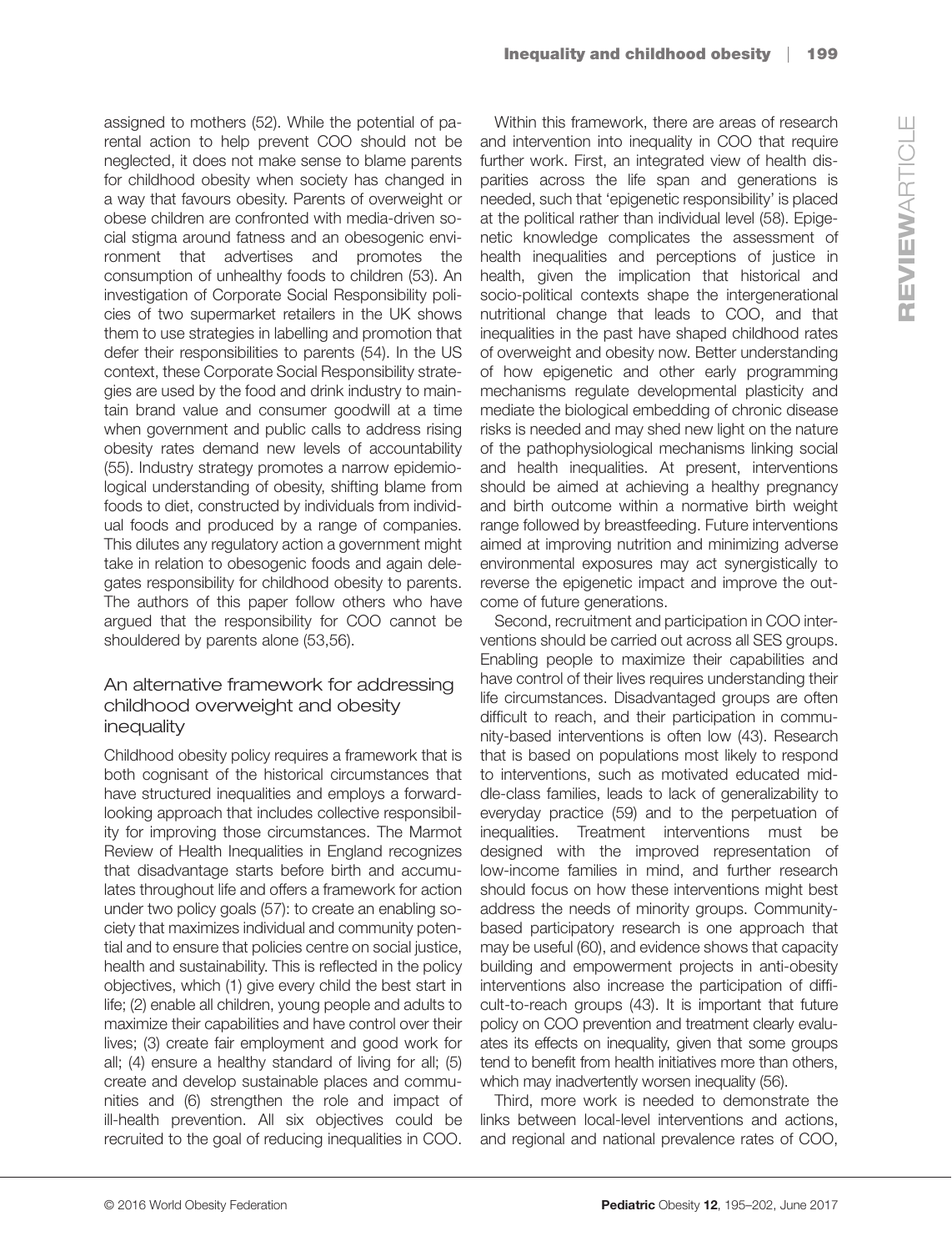and to design feasible and effective societal-level interventions that can decrease COO. Continued efforts to create sustainable and supportive communities for the management of COO should be targeted at whole school approaches, for which there are statistically significant effects (43,61).

#### Conclusion

At the second meeting of the high-level WHO Commission on Ending Childhood Obesity on 13 January 2015, WHO Director-General Margaret Chan remarked that 'ending childhood obesity is one of the most complex health challenges facing the international community during this century' (62). There seems to be no general intervention that will reduce inequalities in rates of COO within nations, although most existing interventions do not appear to be increasing the inequalities in rates of COO. While it does not seem possible at present to close the SES gap in COO without reducing social inequalities, it is important to continue working on the problem with available intervention methods. To address inequalities in COO, it is necessary to document trends and whether socioeconomic inequalities are growing, stabilizing or diminishing. Such surveillance would seem to be a prerequisite for targeting any future actions. Childhood obesity policy would further benefit from additional attention to the historical circumstances that have structured inequalities and to the need for a genuinely collective responsibility, including political responsibility, for improving those circumstances.

#### Conflicts of Interest Statement

None.

#### Acknowledgement

We dedicate this article to the late Jane Wardle, whose input into the thinking behind this manuscript has been invaluable.

#### Funding

This research did not receive any specific grant from any funding agency in the public, commercial or not-for-profit sector.

#### References

1. Johnson DB, Gerstein DE, Evans AE, Woodward-Lopez G. Preventing obesity: a life cycle perspective. J Am Dietet Assoc 2006; 106: 97–102.

2. American Dietetic Association. Position of the American dietetic Association: individual-, family-, school-, and community-based interventions for pediatric overweight. J Am Dietetic Assoc 2011; 106: 925–945.

3. Flodmark C-E, Marcus C, Britton M. Interventions to prevent obesity in children and adolescents: a systematic literature review. International Journal of obesity 2006; 30: 579–589.

4. Speiser PW, Rudolf MCJ, Anhalt H, et al.. Consensus statement: childhood obesity. J Clinical Endocrinol Metabol 2005; 90: 1871–1887.

5. Barlow SE, the Expert Committee. Expert committee recommendations regarding the prevention, assessment, and treatment of child and adolescent overweight and obesity: summary report. Pediatrics 2007; 120: S164–S192.

6. Hoelscher DM, Kirk S, Ritchie L, Cunningham-Sabo L. Position of the Academy of Nutrition and Dietetics: interventions for the prevention and treatment of pediatric overweight and obesity. J Acad Nutr Dietet 2013; 113: 1375–1394.

7. World Health Organisation: Global Health Observatory (GHO) Repository. 2014. [http://apps.who.int/gho/data/](http://apps.who.int/gho/data/node.main) [node.main](http://apps.who.int/gho/data/node.main). Last accessed 3 December 2015.

8. Ng M, Fleming T, Robinson M, et al., Global, regional, and national prevalence of overweight and obesity in children and adults during 1980–2013: a systematic analysis for the Global Burden of Disease Study 2013. Lancet 2014; 6736: 1–16.

9. Rokholm B, Baker JL, Sorensen TIA. The levelling off of the obesity epidemic since the year 1999 – a review of evidence and perspectives. Obes Rev 2010; 11: 835–846. 10. Blüher S, Meigen C, Gausche R, et al.. Age-specific stabilisation in obesity prevalence of German children: a cross-sectional study from 1999 to 2008. International Journal of paediatric obesity 2011; 6: e199–e206.

11. Olds T, Maher C, Zumin S, et al.. Evidence that the prevalence of overweight is plateauing: data from nine countries. Int J Paediatr Obes 2011; 6: 342–360.

12. Schmidt Morgen C, Rokholm B, Brixval CS, et al.. Trends in prevalence of overweight and obesity in Danish, children and adolescents – we still on a plateau? PLOs One 2013; 8: e69860.

13. Wabitsch M, Moss A, Kromeyer-Hauschild K. Unexpected plateauing of childhood obesity rates in developed countries. BMC Med 2014; 12: 17.

14. Lissner L, Visscher TL, Rissanen A, Heitmann BL. Prevention and Public Health Task Force of European Association for the Study of Obesity. Monitoring the obesity epidemic into the 21st century – weighing the evidence. Obes Facts 2013; 6: 561–565.

15. Visscher TL, Heitmann BL, Rissanen A, Lahti-Koski M, Lissner L. A break in the obesity epidemic? Explained by biases or misinterpretation of the data? Int J Obes 2015; 39: 189–198.

16. de Onis M, Blössner M, Borghi E. Global prevalence and trends of overweight and obesity among preschool children. Am J Clin Nutr 2010; 92: 1257–1264.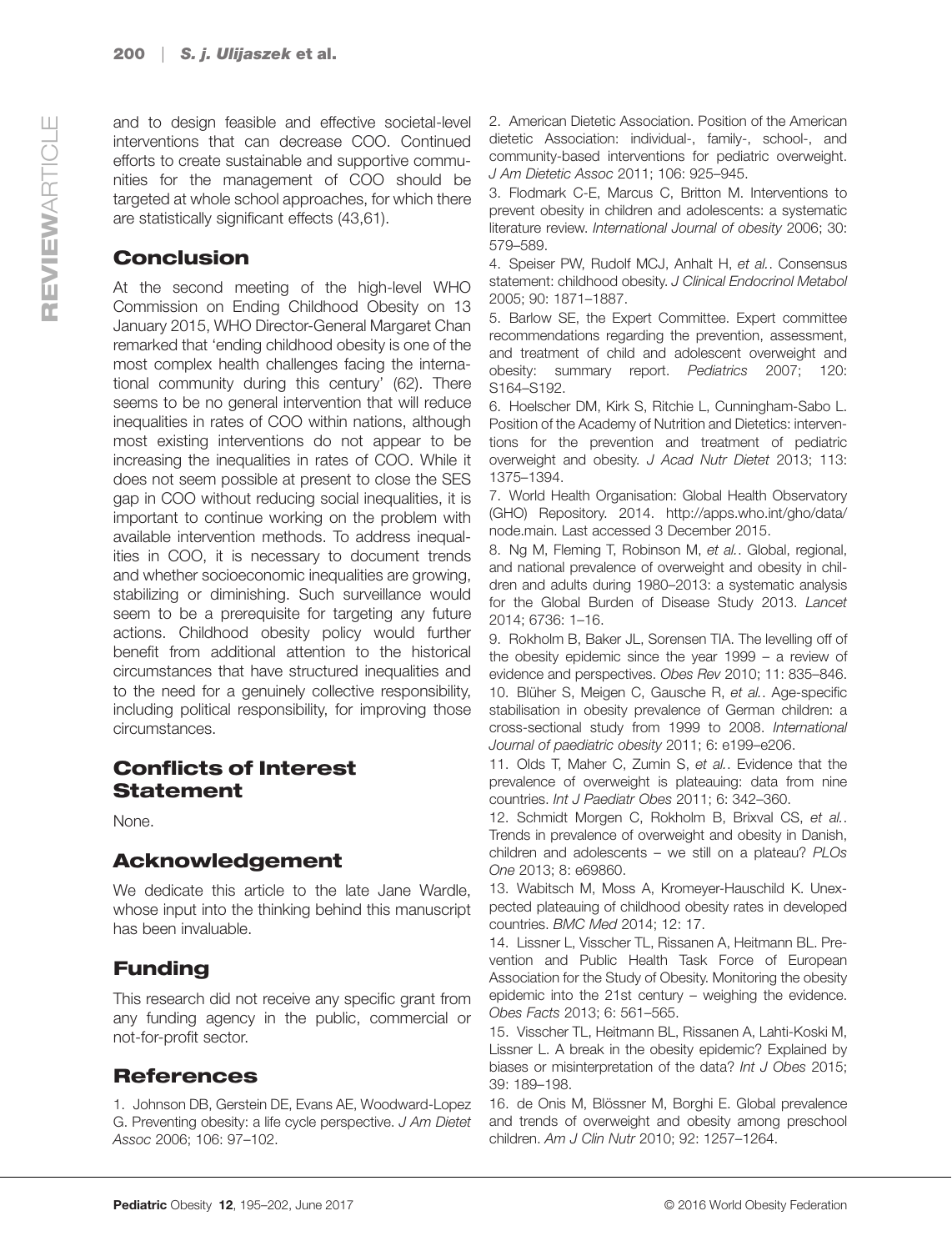17. Flegal KM, Carroll MD, Kuczmarski RJ, et al., Overweight and obesity in the United States: prevalence and trends, 1960–1994. Int J Obes 1998; 22: 39–47.

18. Karp RJ. Malnutrition among children in the United States. The impact of poverty. In: Shils ME, Shike M, Ross AC, Caballero B, Cousins RJ (eds). Modern Nutrition in Health and Disease, 10th edn. Williams Wilkins Lippincott: Baltimore, Maryland, 2005, pp. 860–74.

19. Pickett KE, Kelly S, Brunner E, Lobstein T, Wilkinson RG. Wider income gaps, wider waistbands? An ecological study of obesity and income inequality. J Epidemiol Community Health 2005; 59: 670–4.

20. Due P, Damsgaard MT, Rasmussen M, et al.. Socioeconomic position, macroeconomic environment and overweight among adolescents in 35 countries. Int J Obes 2009; 33: 1084–1093.

21. Sundblom E, Petzold M, Rasmussen F, Callmet E, Lissner L. Childhood overweight and obesity prevalences levelling off in Stockholm but socioeconomic differences persist. Int J Obes 2008; 32: 1525–1530.

22. Ogden CL, Carroll MD, Fryar CD, Flegal KM. Prevalence of obesity among adults and youth: United States, 2011–2014. NCHS Data Brief No. 219, November 2015

23. Singh GK, Siahpush M, Kogan MD. Rising social inequalities in US childhood obesity, 2003–2007. Ann Epidemiol 2010; 20: 40–52.

24. Gluckman PD, Hanson MA, Mitchell MD. Developmental origins of health and disease: reducing the burden of chronic disease in the next generation. Genome Med 2010; 2: 14.

25. Vickers MH. Developmental programming and transgenerational transmission of obesity. Ann Nutr Metab. 2014; 64(Suppl 1): 26–34.

26. Ozanne SE. Epigenetic signatures of obesity. N Engl J Med 2015; 372: 973–974.

27. Lane M, Zander-Fox DL, Robker RL, McPherson NO. Peri-conception parental obesity, reproductive health, and transgenerational impacts. Trends Endocrinol Metab 2015; 26: 84–90.

28. Combs-Orme T. Epigenetics and the social work imperative. Soc Work 2013; 58: 23–30.

29. Chen AY, Escarce JJ. Family structure and childhood obesity, early childhood longitudinal study – kindergarten cohort. Prev Chronic Dis 2010; 7: A50.

30. Lumeng JC, Forrest P, Appugliese DP, Kaciroti N, Corwyn RF, Bradley RH. Weight status as a predictor of being bullied in third through sixth grades. Pediatrics 2010; 125: e1301–e1307.

31. Sleddens FC, Gerards SMPL, Thiis C, de Vries NK, Kremers SPJ. General parenting, childhood overweight and obesity-inducing behaviors: a review. Int J Pediatr Obes 2011; 6: e12–e27.

32. Hansson LM, Karnehed N, Tynelius P, Rasmussen F. Prejudice against obesity among 10-year-olds: a nationwide population-based study. Acta Paediatrica 2009; 98: 1176–1182.

33. Puhl RM, Latner JD. Stigma, obesity, and the health of the nation's children. Psychol Bull 2007; 133: 557–580.

34. Hemmingsson E. A new model of the role of psychological and emotional distress in promoting obesity: conceptual review with implications for treatment and prevention. Obes Rev 2014; 15: 769–779.

35. Chamberlin LA, Sherman SN, Jain A, Powers SW, Whitaker RC. The challenge of preventing and treating obesity in low-income, preschool children: perceptions of WIC health care professionals. Arch Pediatr Adolesc Med 2002; 156: 662–668.

36. Singh GK, Kogan MD, van Dyke PC. A multilevel analysis of state and regional disparities in childhood and adolescent obesity in the United States. J Community Health 2007; 33: 90–102.

37. Howe LD, Tilling K, Galobardes B, Davey Smith G, Ness AR, Lawlor DA. Socioeconomic disparities in trajectories of adiposity across childhood. Int J Pediatr Obes 2010; 6: e144–e153.

38. Brownell KD, Puhl R, Schwartz MB, Rudd L. Weight Bias: Nature, Consequences, and Remedies. Guilford Press: New York, 2005.

39. Puhl R, Brownell KD. Bias, discrimination, and obesity. Obes Res 2001; 9: 788–805.

40. Swinburn B, Egger G, Raza F. Dissecting obesogenic environments: the development and application of a framework for identifying and prioritizing environmental interventions for obesity. Preventive medicine 1999; 29(6 Pt 1): 563–70.

41. Hawkes C. Uneven dietary development: linking the policies and processes of globalization with the nutrition transition, obesity and diet-related chronic diseases. Globalization and Health 2006; 2: 4.

42. Peirson L, Fitzpatrick-Lewis D, Morrison K, et al.. Prevention of overweight and obesity in children and youth: a systematic review and meta-analysis. CMAJ Open 2015. DOI: [10.9778/cmajo.20140053.](http://dx.doi.org/10.9778/cmajo.20140053)

43. Bambra CL, Hillier FC, Cairns J-M, et al.. How effective are interventions at reducing socioeconomic inequalities in obesity among children and adults? Two systematic reviews. Public Health Res 2015; 3: 1.

44. Marcus C, Nyberg G, Nordenfelt A, Karpmyr M, Kowalski J, Ekelund U. A 4-year, cluster-randomized, controlled childhood obesity prevention study: STOPP. Int J Obes 2009; 33: 408–417.

45. Oude Luttikhuis H, Baur L, Jansen H et al. Interventions for treating obesity in children. Cochrane Database of Systematic Reviews 2009; 1. Art. No.: CD001872. DOI: [10.1002/14651858.CD001872.pub2.](http://dx.doi.org/10.1002/14651858.CD001872.pub2)

46. Martin M, Beekley A, Kjorstad R, Sebesta J. Socioeconomic disparities in eligibility and access to bariatric surgery: a national population-based analysis. Surg Obes Related Diseases 2010; 6: 8–15.

47. Cole TJ, Bellizzi MC, Flegal KM, Dietz WH. Establishing a standard definition for child overweight and obesity worldwide: international survey. Br Med J 2000; 320: 1240–1243.

48. Daniels SR, Khoury PR, Morrison JA. The utility of body mass index as a measure of body fatness in children and adolescents: differences by race and gender. Pediatr 1997; 99: 804–807.